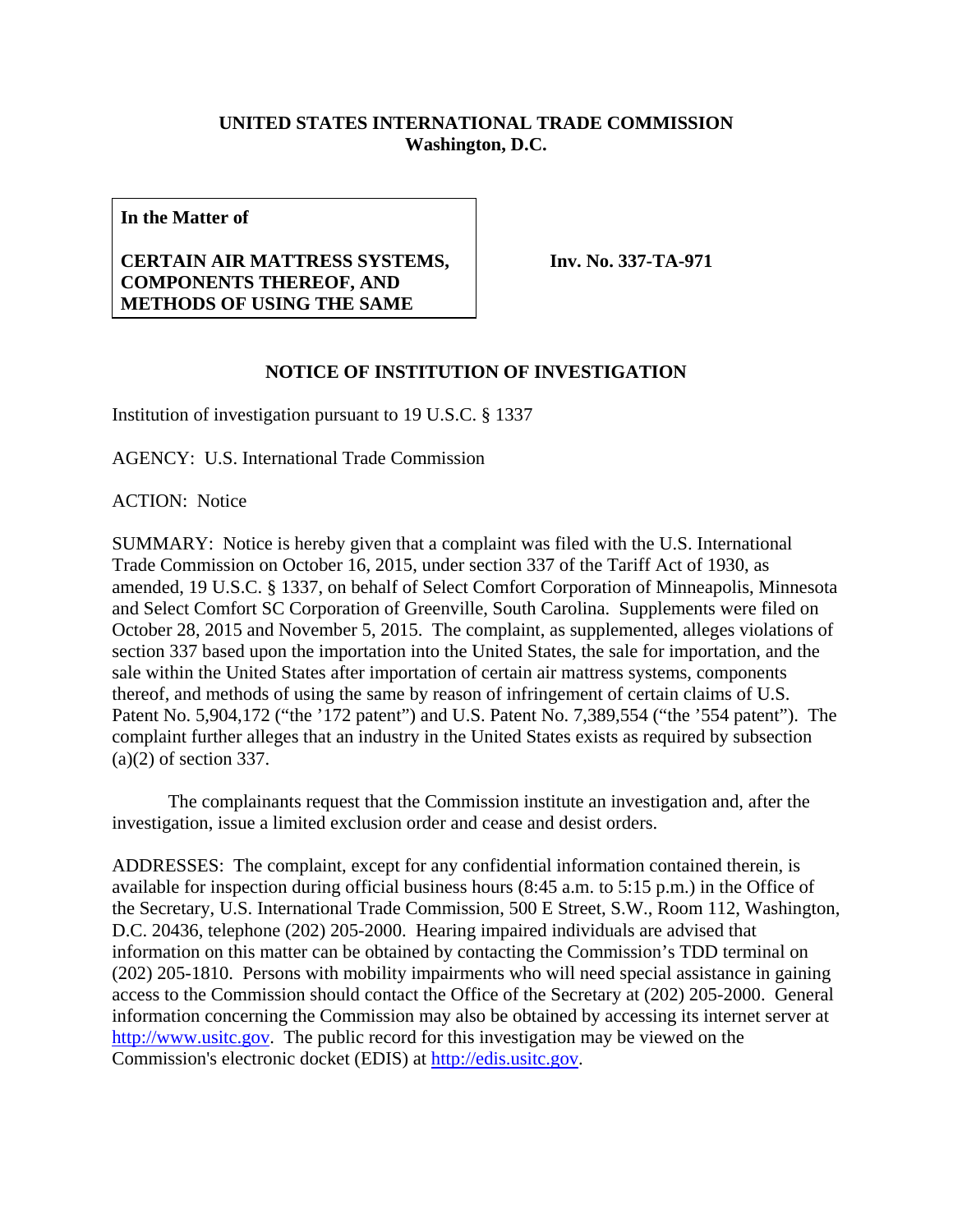FOR FURTHER INFORMATION CONTACT: The Office of Unfair Import Investigations, U.S. International Trade Commission, telephone (202) 205-2560.

AUTHORITY: The authority for institution of this investigation is contained in section 337 of the Tariff Act of 1930, as amended, and in section 210.10 of the Commission's Rules of Practice and Procedure, 19 C.F.R. § 210.10 (2015).

SCOPE OF INVESTIGATION: Having considered the complaint, the U.S. International Trade Commission, on November 16, 2015, ORDERED THAT –

 (1) Pursuant to subsection (b) of section 337 of the Tariff Act of 1930, as amended, an investigation be instituted to determine whether there is a violation of subsection  $(a)(1)(B)$  of section 337 in the importation into the United States, the sale for importation, or the sale within the United States after importation of certain air mattress systems, components thereof, and methods of using the same by reason of infringement of one or more of claims 2, 6, 9, 12, 16, 20 and 22-24 of the '172 patent and claims 1, 5, 6, 16, 22, and 26 of the '554 patent, and whether an industry in the United States exists as required by subsection (a)(2) of section 337;

(2) Pursuant to Commission Rule  $210.50(b)(1)$ , 19 C.F.R. §  $210.50(b)(1)$ , the presiding administrative law judge shall take evidence or other information and hear arguments from the parties and other interested persons with respect to the public interest in this investigation, as appropriate, and provide the Commission with findings of fact and a recommended determination on this issue, which shall be limited to the statutory public interest factors set forth in 19 U.S.C. §§ 1337(d)(1), (f)(1), (g)(1);

(3) For the purpose of the investigation so instituted, the following are hereby named as parties upon which this notice of investigation shall be served:

(a) The complainants are:

Select Comfort Corporation 9800 59<sup>th</sup> Avenue North Minneapolis, MN 55442

Select Comfort SC Corporation 103 Shaw Street Greenville, SC 29609

 (b) The respondents are the following entities alleged to be in violation of section 337, and are the parties upon which the complaint is to be served:

> Sizewise Rentals LLC 1600 Genessee, Suite 950 Kansas City, MO 64102